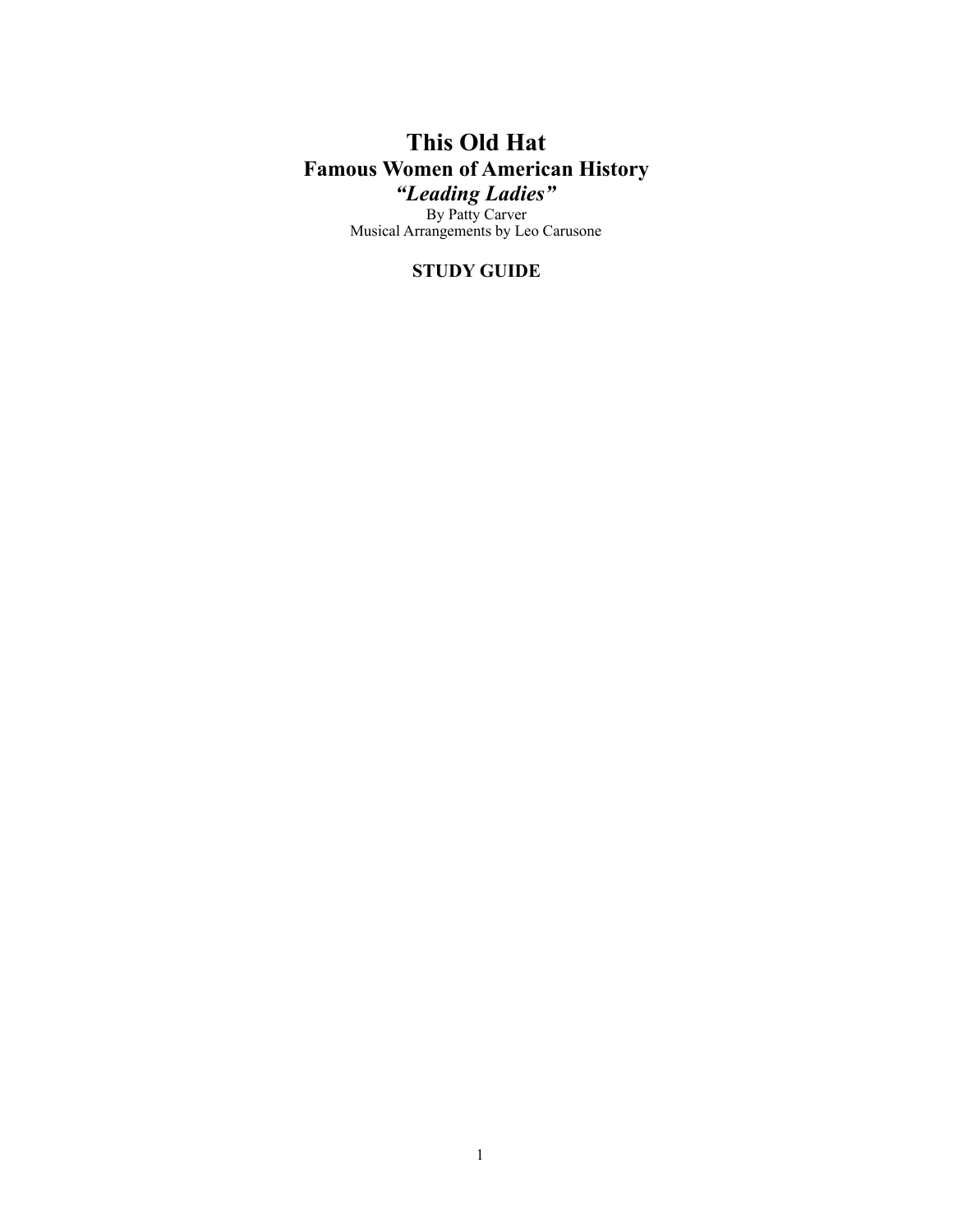#### **About the Show…**

 This Old Hat, Famous Women of American History, "Leading Ladies" is a one woman, original musical where Dolley Madison (the "Hostess of America"), Nellie Bly (First undercover reporter), Elizabeth Blackwell (First American female doctor), and Belva Lockwood (First woman to run for President) are portrayed through dialogue and music. Belva Lockwood also talks and sings about Eleanor Roosevelt (First Lady of the World). Following are short biographies on each of these famous American Women.

#### **Dolley Madison (1768-1849)**

 Dolley Madison was the wife of James Madison, the fourth President of the United States. She was born Dolley Payne in Guilford, North Carolina on May 20, 1768. She was born into the Quaker religion. Her family moved to Virginia when she was an infant, and she spent the first 15 years of her life there. In 1783 her family moved to Philadelphia where, in 1790, she married Quaker lawyer, John Todd, Jr. They had two children: one died in 1793 during the same yellow fever epidemic that took her husband's life. Her other son's name was John Payne Todd.

 Dolley married Congressman James Madison, 17 years her senior on Sept. 15, 1794. The marriage, though childless, was apparently a very happy one. Mrs. Madison first served as unofficial first Lady for President Thomas Jefferson who was a widower. During her husband's presidency, (1809-1817) she became the unquestioned center of Washington society. She was best known for her Wednesday evening receptions, where politicians, diplomats, and the general public gathered. These gatherings helped to soothe some of the tensions between the Federalists and Republicans in a time of intense party rivalries. Her correspondence indicates, moreover, that not only was she an effective counterbalance to her husband's rather colorless public personality, but her influence on Madison's political decisions was not insignificant.

 The Madison's retired to Virginia in 1817 and continued to entertain lavishly and support the profligate habits of Dolley's son, Payne. After her husband's death in 1836, Mrs. Madison returned to Washington, where her house again became a center of social life. She made her last public appearance at a ball for President Polk in 1848. She died in Washington on July 12, 1849.

#### **Nellie Bly (1864-1922)**

 Nellie Bly was born Elizabeth Jane Cochrane. In the 1880s and 1890s, as a reporter for Joseph Pulitzer's New York World, she became a pioneer in journalism and investigative reporting. Before the muckrakers of the early 20<sup>th</sup> century publicized corruption and before the investigative reporters of today sought out the story behind the story, Bly paved the way to valuable journalism as one of the first to go "behind the scenes" to expose society's ills. At some personal danger, she had herself committed to a mental institution for ten days so she could study first hand how the mentally ill were being treated. As a result of her expose, the care of the mentally ill was reformed. As the New York Journal recognized, Bly was considered the "best reporter in America."

 Bly "retired" from journalism after her marriage to Robert Seaman in 1895, but embarked on a new career after his death 10 years later. Taking over his failing industries, she introduced the steel barrel to the distilling process in America and made his companies a huge success. For almost ten years she managed two multi-million dollar companies. More importantly, she recognized the value of treating her workers well. She ran her plants as social experiments, initiating physical fitness by providing gymnasiums, bowling alleys and health care, and mental fitness by providing staffed libraries to teach employees how to read and pass examinations for diplomas so they could enjoy intellectual pursuits and improve their lives. Then, after retiring as a businesswoman, she was trapped in Europe while vacationing there as World War I broke out. She used her skills as a reporter to cover the war from the eastern front.

 As a researcher, reporter, industrialist and reformer, Bly was a model of progress and achievement for women in the late  $19<sup>th</sup>$  century and early  $20<sup>th</sup>$  centuries.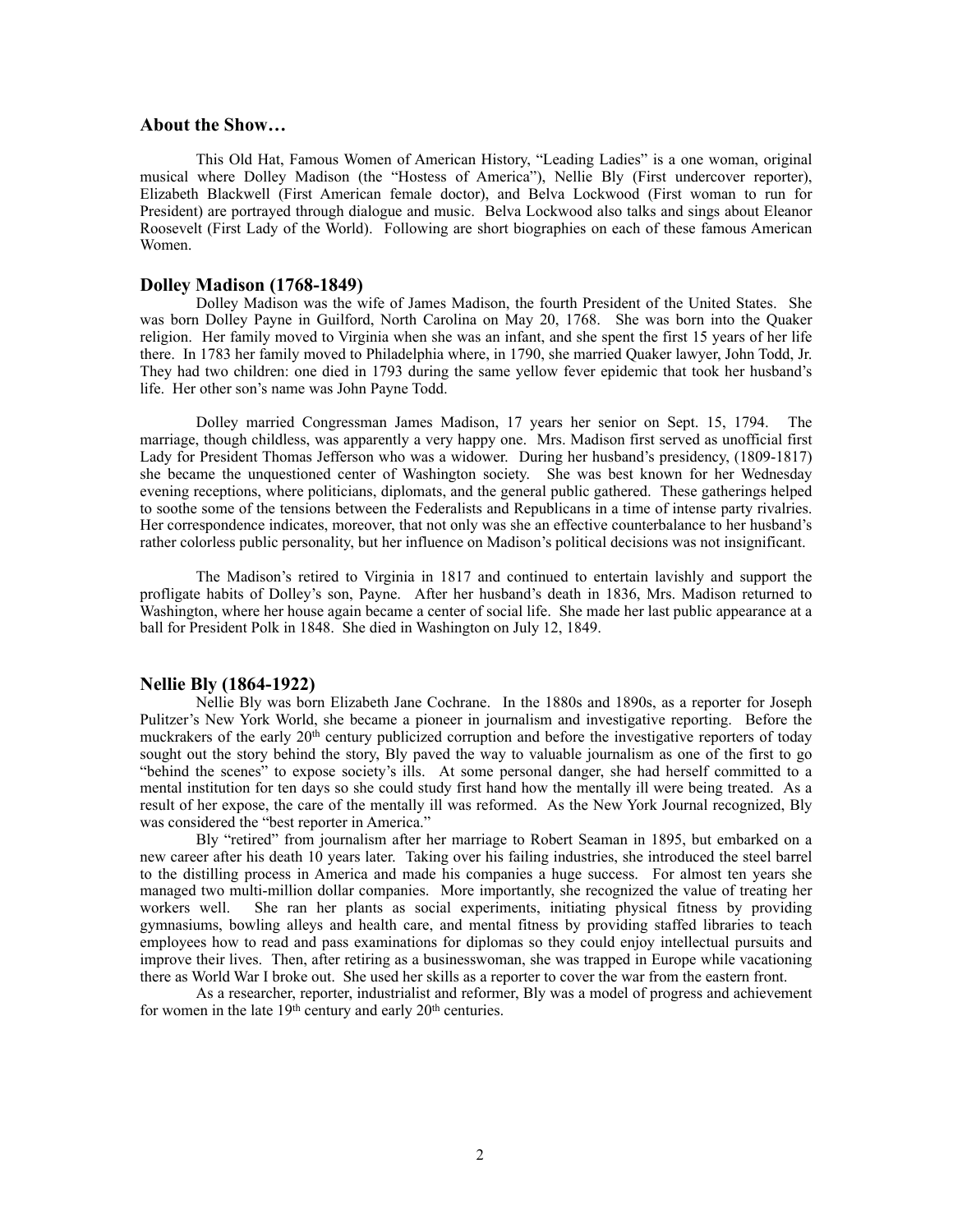#### **Elizabeth Blackwell (1821-1910)**

 Elizabeth Blackwell, born in Britain, was the first woman awarded the M.D. degree. Many nineteenth-century physicians, including a few women, practiced without a degree, but Elizabeth Blackwell wished to attain full professional status. She was rejected by all the major medical schools in the nation because of her sex. Her application to Geneva Medical School (now Hobart & William Smith Colleges in Geneva, New York) was referred to the student body. They accepted with great hilarity in the belief that it was a spoof perpetrated by a rival school.

 Working with quiet determination, she turned aside the hostility of the professors, students and townspeople. She earned her medical degree in 1849. Blackwell completed her medical education in Europe, but faced additional difficulties in setting up her practice when she returned to New York. Barred from city hospitals, she founded her own infirmary. Eventually, she founded a Women's Medical College to train other women physicians.

 Blackwell's educational standards were higher than the all-male medical schools. Her courses emphasized the importance of proper sanitation and hygiene to prevent diseases. She later returned to Britain and spent the rest of her life there, working to expand medical opportunities for women as she had in America.

#### **Belva Lockwood (1830-1917)**

 Belva A. Lockwood is one of America's most remarkable women, achieving marked success in the field of law. In this profession, Belva was a pioneer in American law and her career is the story of struggle and well-earned victories.

 Belva Lockwood was born Belva A. Burnett in the town of Royalton, Niagara County, New York in 1830. When she was only fourteen she began teaching school. Though she earned only half the salary of a male teacher, she used her earnings to attend a local academy. Soon she married Mr. McNall, a local farmer. Together they had one daughter, but soon after the birth, Mr. McNall died, leaving Belva to support her family.

 Belva returned to teaching but was also determined to continue her education. She entered Syracuse University (then called Genessee University) and graduated with honors in1857. Upon graduation, she received an offer to become the principal of Lockport Union School. She accepted and remained employed there for four years. Afterwards, she taught at Gainesville Seminary, and later founded the McNall Seminary at Oswego, N.Y.

 In 1868 Belva moved to Washington, D.C. and opened a school there. It was there that she met Rev. Ezekiel Lockwood and soon married him. It was around this time that Belva began studying law and sought admission to the law school of Columbia College. She was refused because of her sex, the faculty feeling that her presence at the school would distract the male students.

 The following year she was admitted to the National University Law School, from which she graduated. While this was as accomplishment, Belva was unable to receive her diploma until she appealed to the school's president, US President Ulysses S. Grant. Finally, she received the degree of B.L. from that school and opened a law practice in Washington. Her clients consisted mainly of women, Native Americans and the poor. When one of Belva's cases reached the Supreme Court, she was not legally able to argue the case before it. While Belva was admitted to the Bar of the District of Columbia, she was refused admission to practice before the Supreme Court. She spent the next five years lobbying for a bill to pass through congress that would allow a woman to practice before the Supreme Court. In 1879, Belva Lockwood had the honor of becoming the first woman admitted to the Bar of the U.S. Supreme Court.

 While Belva Lockwood is best known for her work in opening up the legal profession to women, she was also a staunch supporter of women's rights, working unceasingly to secure the vote for women. She ran for president in 1884 on behalf of the Equal Rights Party. She was also a strong advocate of world peace and worked toward developing the rules for international arbitration. She died a hero among women in 1917.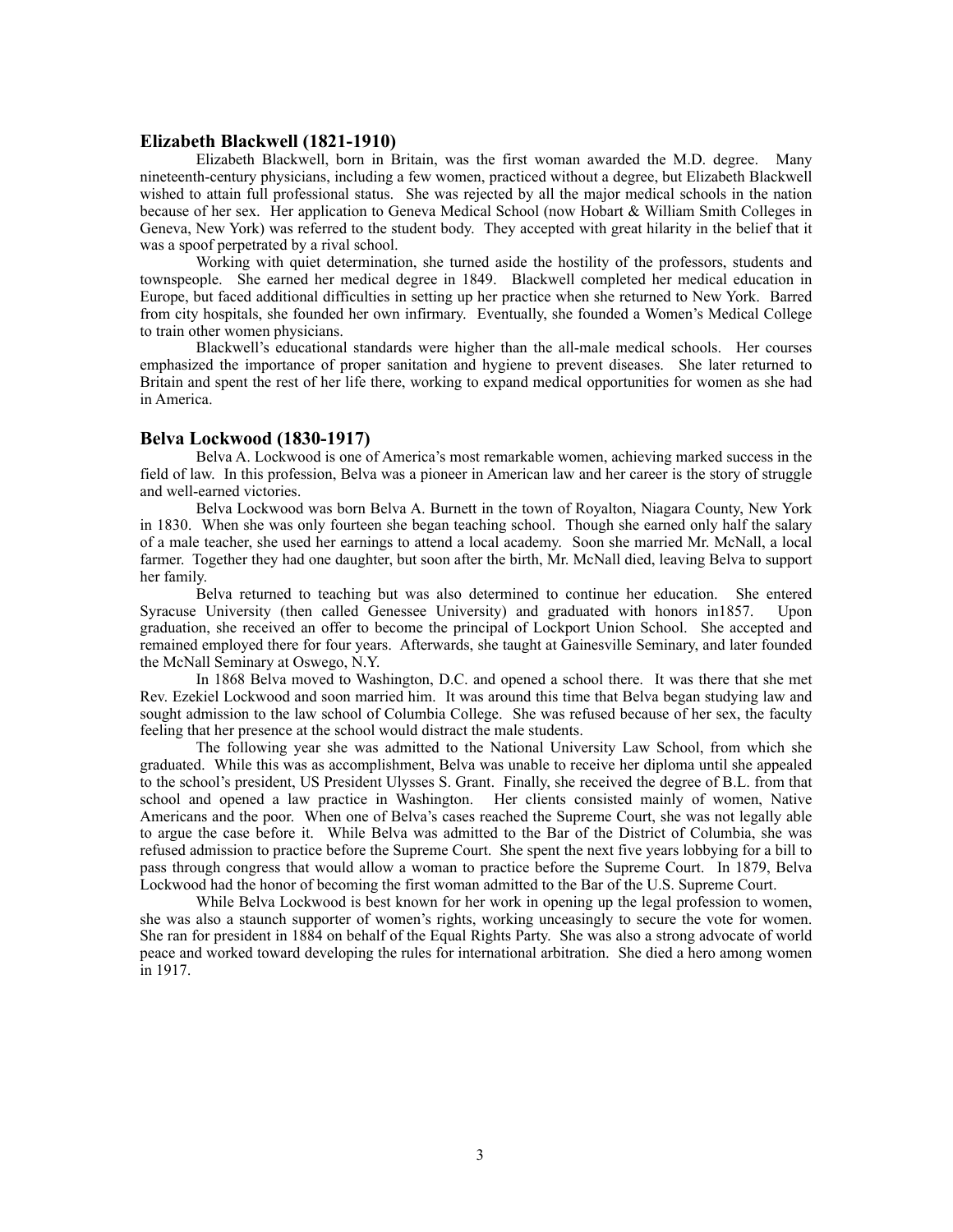#### **Eleanor Roosevelt (1884-1962)**

 Eleanor Roosevelt is one of America's great reforming leaders who had a sustained impact on national policy toward youth, blacks, women, the poor and the United Nations. The wife of President Franklin D. Roosevelt, she was one of the most active first ladies as well as important public personality in her own right.

 Anna Eleanor Roosevelt was born in New York City on October 11, 1884. Her parents, Elliott and Anna Hall Roosevelt, were members of socially prominent families, and she was the niece of President Theodore Roosevelt. She had an intensely unhappy childhood. Her mother, widely known for her beauty, called Eleanor "granny," and her father. Whom she adored, was banished from the family because of alcoholism. Her parents died when she was young, and she was raised strictly by her Grandmother Hall. Her childhood and adolescent experiences left her with a deep sense of insecurity and inadequacy and a craving for praise and affection.

 She first attended private classes and at the age of 15 was sent to Allenswood, a finishing school near London. With the encouragement of the headmistress, Marie Souvestre, the shy girl emerged as a school leader. She returned to New York in 1902 to make her debut in society, but soon sought to escape its rituals through work with the cities poor at a settlement house. On March 17th, 1905, she married her distant cousin Franklin D. Roosevelt. She was given in marriage by President Theodore Roosevelt.

 In the next 11 years Eleanor Roosevelt gave birth to six children. One died in infancy. In the bringing up of her children, she submitted to the domination of her formidable mother-in-law. After her husband's election to the New York State Senate in 1910, she performed the social role expected of the wife of a public official. As the wife of the assistant secretary of the navy during World War I, she pitched into war work with the Red Cross.

 The end of the war coincided with a grave personal crisis, the discovery of her husband's love for another woman. Eleanor and Franklin Roosevelt were reconciled, but when they returned to New York in 1921, she determined to build a life of her own. She became active in The League of Women Voters, the Women's Trade Union League, and the women's division of the Democratic Party. Her personal emancipation was completed after Roosevelt was stricken with polio in 1921. Eleanor Roosevelt was determined to keep alive her husband's interest in public affairs. Encouraged and tutored by Louis Howe, Roosevelt's close advisor, she became her husband's political stand-in. By 1928, when Roosevelt became governor of New York, she had become a public figure in her own right. In 1926, she helped found a furniture factory in Hyde Park to aid the unemployed. In 1927, she became part owner of the Todhunter School in New York City, serving as vice principal and teaching history and government.

 When her husband became president in 1933, she feared the move to the White House would make her a prisoner in a guilded cage. But as First Lady, she broke many precedents. She initiated weekly press conferences with women reporters, lectured throughout the country, and had her own radio program. Her syndicated newspaper column, My Day, was published daily for many years. Traveling widely, she served as her husband's eyes and ears and became a major voice in his administration for measures to aid the underprivileged and racial minorities.

 In 1941 she made one venture while her husband was president into holding public office herself, as coordinator of the Office of Civil Defense. But she resigned following criticism of some of her appointments. During World War II she visited troupes in England, the South Pacific, the Caribbean and on U.S. military bases.

 When her husband died on April 12, 1945, Eleanor Roosevelt assumed that the "story was over." However, she went on to 17 more years of notable public service, perhaps the most satisfactory of her career. She was appointed a member of the U.S. delegation to the United Nations by President Harry Truman in December, 1945. As Chairman of the Commission on Human Rights she was instrumental in the drafting of the UN declaration of Human Rights. She resigned from the United Nations in 1952 but was reappointed by President John Kennedy in 1961. She remained active in the Democratic Party politics and was a strong supporter of Adlai Stevenson in the Presidential campaign of 1952 and 1956 and at the Democratic National convention in 1960. In her later years Eleanor Roosevelt presided over her large family at Val-Kill, her home at Hyde Park. She kept up a voluminous correspondence and a busy social life. "I suppose I should slow down," she said on her  $77<sup>th</sup>$  birthday. She died the next year, on November 7, 1962, in New York City and was buried in the rose garden at Hyde Park next to her husband. Her many books include *This Is My Story* (1937), *This I Remember* (1949) and *On My Own* (1958)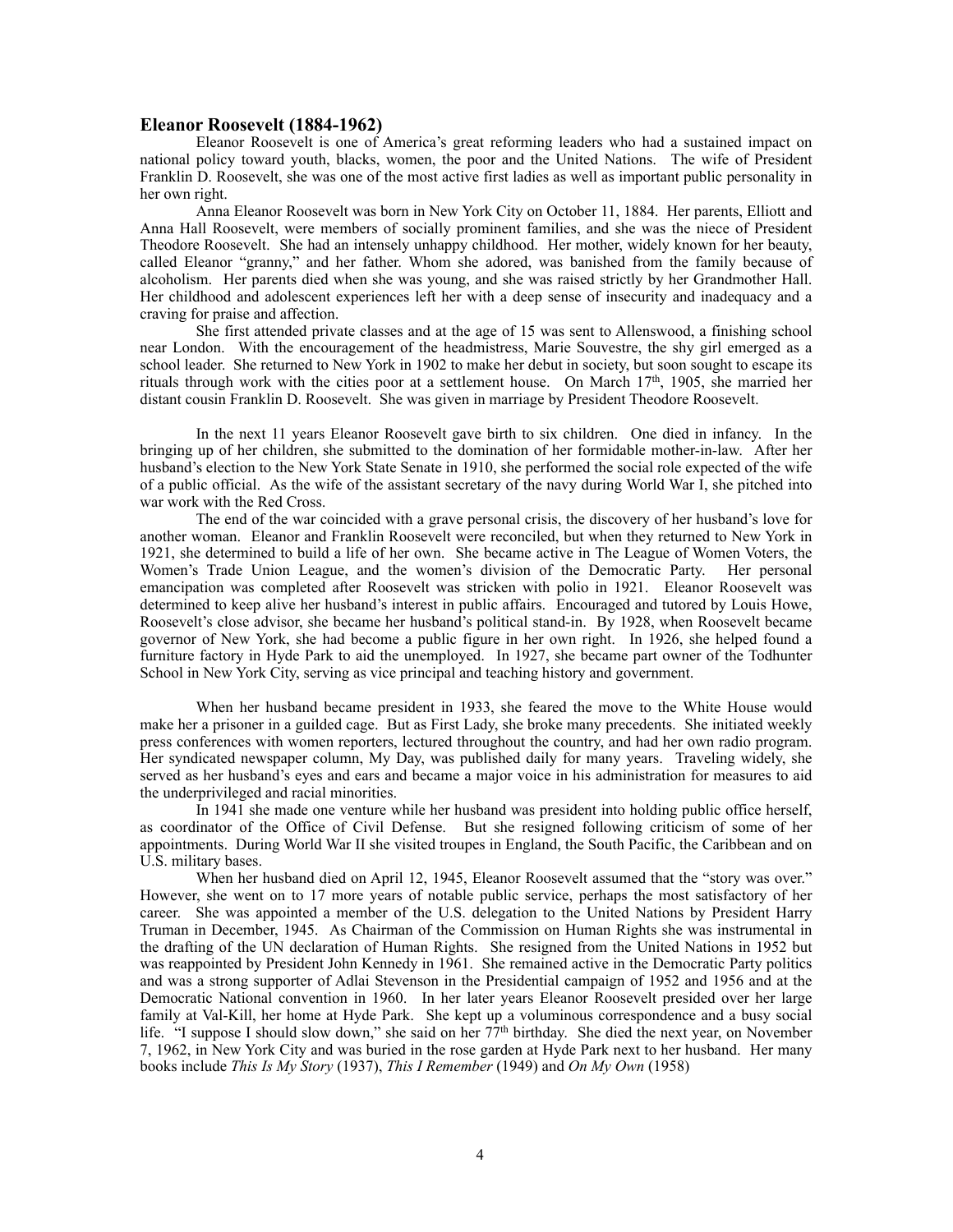## **Post Performance Activities…**

#### **Discussion Questions**

- 1. What was Dolley Madison known as? *Hostess of America.*
- 2. What religion was Dolley born into? The Quaker Religion.
- 3. When Thomas Jefferson became the third President of the United States, what did he ask Dolley? *Because he was a widower and had no wife to serve in the traditional role, President Jefferson requested that Dolley be Hostess of the President's House.*
- 4. What items did Dolley save from the President's House during the War of 1812? *President Madison's important writings, the Declaration of Independence and the Portrait of General Washington painted by Gilbert Stuart.*
- 5. Name something that Dolley Madison was the first to do. *She was the first to serve ice cream in the President's House. She was the first, first lady to open the Presidents House for receptions to all people, regardless of their position. She was the first to formally decorate the President's House.*
- 6. What was Nellie Bly the first to do? *She was the first person to be an undercover reporter.*
- 7. What was the name of the insane asylum where Nellie Bly went undercover? *Blackwell's Island.*
- 8. How long did Nellie Bly spend in the asylum? Ten days.
- 9. What was the name of the New York Newspaper that gave the go ahead to Nellie Bly's insane undercover stunt? *The Globe.*
- 10. What did Nellie Bly's undercover stunt in the madhouse accomplish? *The story that she wrote for the Globe after she was released caused dozens of investigations into the treatment of the mentally ill across the country. Blackwell's Island was given 3 million dollars for the sole purpose of reform. As a result of her expose, the treatment of the mentally ill was reformed.*
- 11. What was Elizabeth Blackwell the first to do? *She was the first American woman to become a doctor.*
- *12.* What medical college did Elizabeth Blackwell attend? *Geneva Medical School in New York.*
- *13.* What was the name of the person that encouraged Elizabeth to apply to medical school? *Mrs. Mary Donaldson*.
- *14.* What was Belva Lockwood the first to do? *The long list of firsts for Belva Lockwood includes the first American woman to go to law school, the first to become a lawyer, the first to practice law in federal courts and the first to run for President.*
- *15.* When Belva Lockwood ran for President, what party did she represent? *The Equal Rights Party.*